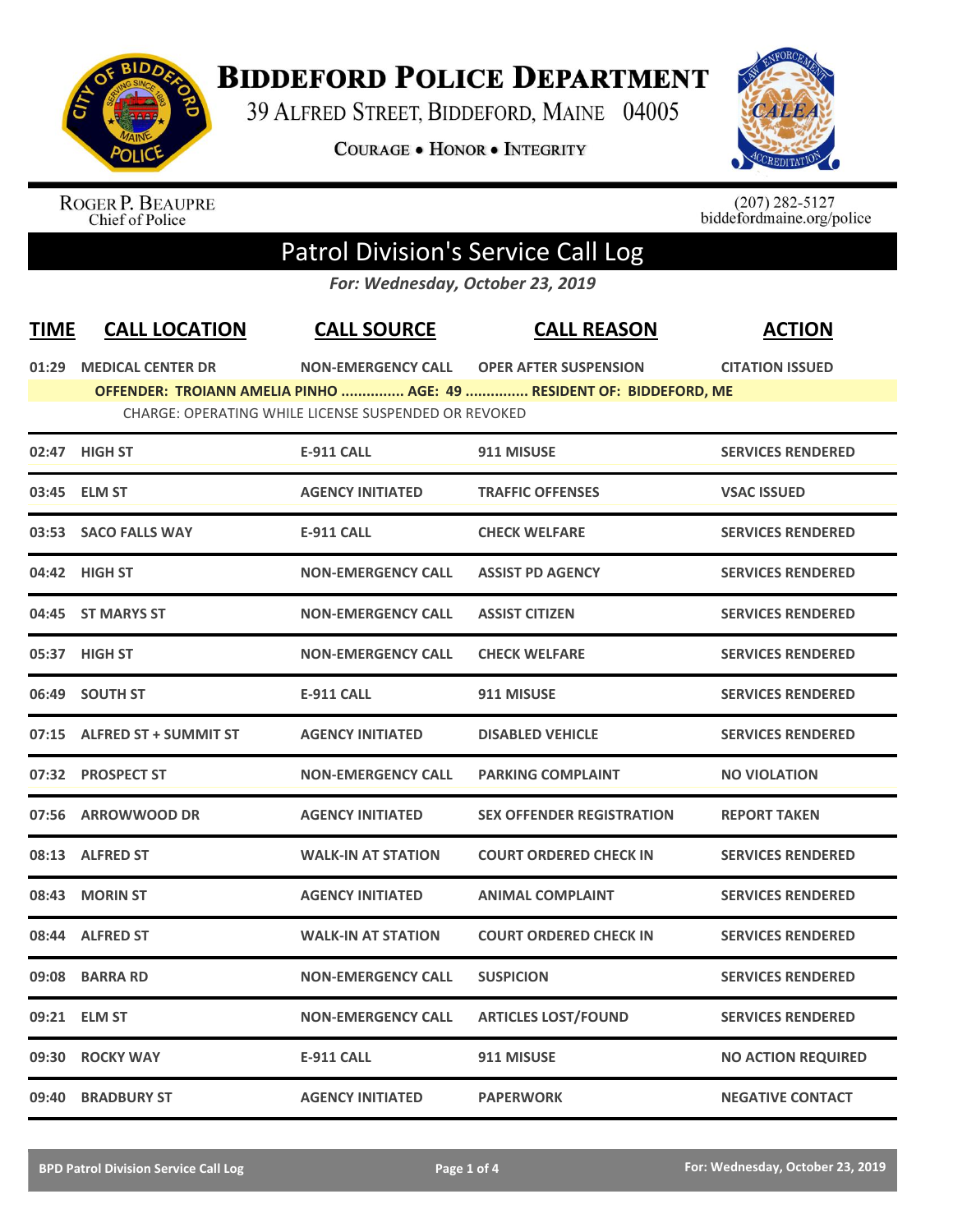| <b>TIME</b> | <b>CALL LOCATION</b>           | <b>CALL SOURCE</b>        | <b>CALL REASON</b>                                                | <b>ACTION</b>                |
|-------------|--------------------------------|---------------------------|-------------------------------------------------------------------|------------------------------|
| 09:48       | <b>MAIN ST + MAPLEWOOD AVE</b> | <b>NON-EMERGENCY CALL</b> | <b>ROAD FLOODING</b>                                              | <b>SERVICES RENDERED</b>     |
| 10:01       | <b>MAIN ST</b>                 | <b>E-911 CALL</b>         | 911 MISUSE                                                        | <b>NEGATIVE CONTACT</b>      |
| 10:07       | <b>MORIN ST</b>                | <b>NON-EMERGENCY CALL</b> | <b>ANIMAL COMPLAINT</b>                                           | <b>SERVICES RENDERED</b>     |
| 10:26       | <b>MORIN ST</b>                | <b>AGENCY INITIATED</b>   | <b>ANIMAL COMPLAINT</b>                                           | <b>SERVICES RENDERED</b>     |
|             | 10:37 GRANITE ST               | <b>AGENCY INITIATED</b>   | <b>PAPERWORK</b>                                                  | <b>PAPERWORK NOT SERVED</b>  |
|             | <b>10:41 MAIN ST</b>           | <b>E-911 CALL</b>         | 911 MISUSE                                                        | <b>SERVICES RENDERED</b>     |
|             | 10:47 HILL ST                  | <b>AGENCY INITIATED</b>   | <b>PAPERWORK</b>                                                  | <b>PAPERWORK NOT SERVED</b>  |
| 10:55       | <b>MEDICAL CENTER DR</b>       | <b>E-911 CALL</b>         | 911 MISUSE                                                        | <b>REFERRED OTHER AGENCY</b> |
|             | 11:00 POOL ST                  | <b>AGENCY INITIATED</b>   | <b>TRAFFIC OFFENSES</b>                                           | <b>WARNING ISSUED</b>        |
|             | 11:16 POOL ST                  | <b>AGENCY INITIATED</b>   | <b>TRAFFIC OFFENSES</b>                                           | <b>WARNING ISSUED</b>        |
|             | 11:18 RATCHET WAY              | <b>WALK-IN AT STATION</b> | <b>INDENTITY THEFT</b>                                            | <b>REPORT TAKEN</b>          |
|             | 11:22 SOUTH ST                 | <b>OTHER</b>              | <b>DA/DHHS REFERRAL</b>                                           | <b>REPORT TAKEN</b>          |
| 11:23       | <b>POOL ST</b>                 | <b>AGENCY INITIATED</b>   | <b>TRAFFIC OFFENSES</b>                                           | <b>WARNING ISSUED</b>        |
| 11:23       | <b>ALFRED ST</b>               | <b>WALK-IN AT STATION</b> | <b>ARTICLES LOST/FOUND</b>                                        | <b>SERVICES RENDERED</b>     |
|             | 11:24 WENTWORTH ST             | <b>OTHER</b>              | <b>DA/DHHS REFERRAL</b>                                           | <b>REPORT TAKEN</b>          |
|             | 11:27 POOL ST                  | <b>NON-EMERGENCY CALL</b> | <b>DRUG BOX</b>                                                   | <b>SERVICES RENDERED</b>     |
|             | 11:35 GUINEA RD                | <b>AGENCY INITIATED</b>   | <b>TRAFFIC OFFENSES</b>                                           | <b>VSAC ISSUED</b>           |
|             | <b>11:51 MAIN ST</b>           | <b>NON-EMERGENCY CALL</b> | <b>DISTURBANCE / NOISE</b>                                        | <b>SERVICES RENDERED</b>     |
|             | 12:06 POOL ST                  | <b>AGENCY INITIATED</b>   | <b>TRAFFIC OFFENSES</b>                                           | <b>WARNING ISSUED</b>        |
|             | 12:09 GRANITE ST               | <b>AGENCY INITIATED</b>   | <b>PRO-ACTIVE DV RESPONSE TEAM</b>                                | <b>NEGATIVE CONTACT</b>      |
|             | 12:13 MEETINGHOUSE RD          | <b>AGENCY INITIATED</b>   | <b>TRAFFIC OFFENSES</b>                                           | <b>WARNING ISSUED</b>        |
|             | <b>12:16 YORK ST</b>           | <b>NON-EMERGENCY CALL</b> | <b>WARRANT ARREST</b>                                             | <b>ARREST(S) MADE</b>        |
|             | <b>CHARGE: WARRANT ARREST</b>  |                           | OFFENDER: BRIAN J THELISMOND  AGE: 31  RESIDENT OF: BIDDEFORD, ME |                              |
|             | 12:29 SULLIVAN ST              | <b>NON-EMERGENCY CALL</b> | <b>ANIMAL COMPLAINT</b>                                           | <b>SERVICES RENDERED</b>     |
|             | 14:08 PIKE ST                  | <b>WALK-IN AT STATION</b> | <b>PAPERWORK</b>                                                  | <b>SERVICES RENDERED</b>     |
|             | 14:52 ALFRED ST                | <b>NON-EMERGENCY CALL</b> | <b>THEFT</b>                                                      | <b>REPORT TAKEN</b>          |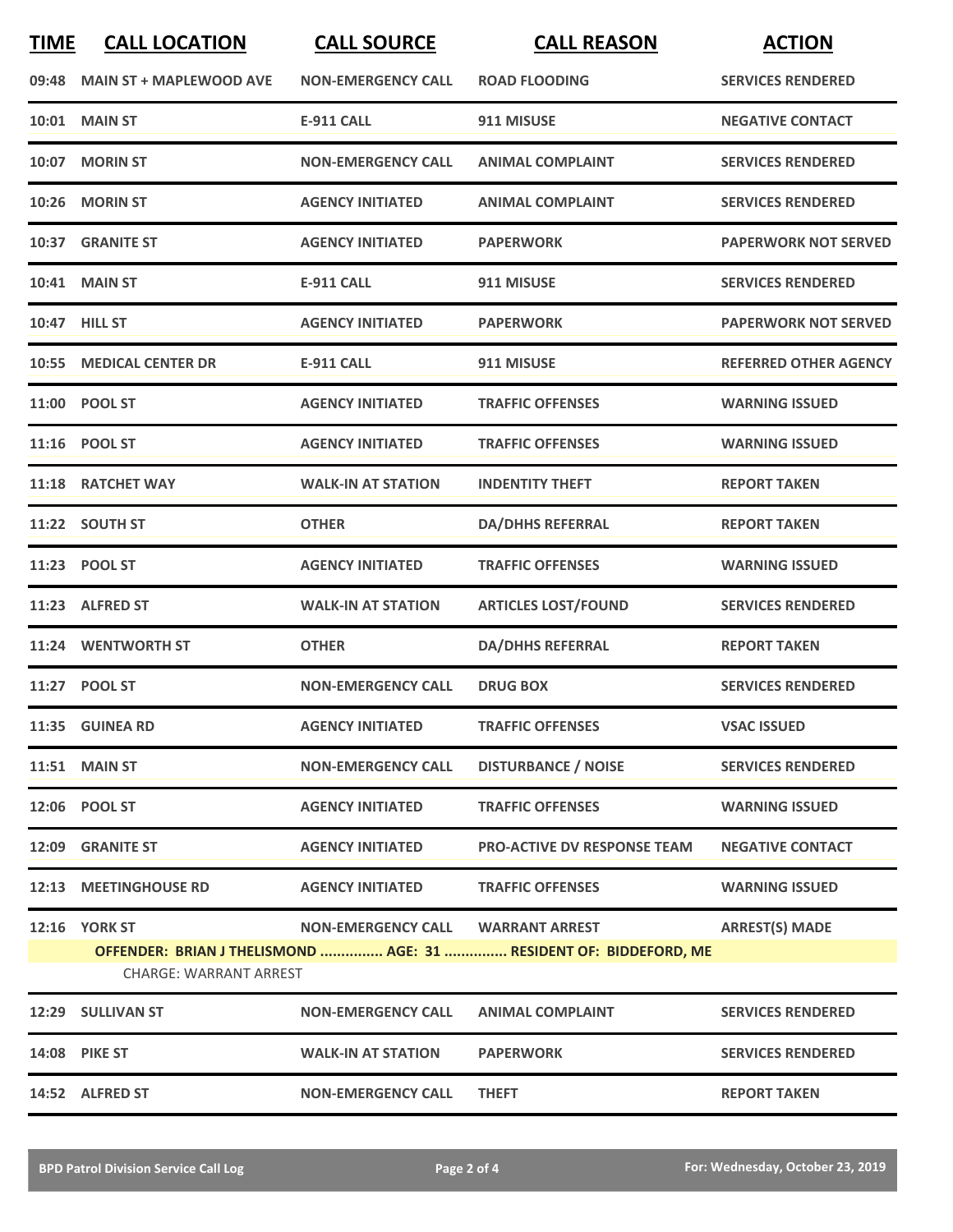| <b>TIME</b> | <b>CALL LOCATION</b>                                            | <b>CALL SOURCE</b>                | <b>CALL REASON</b>                | <b>ACTION</b>             |  |
|-------------|-----------------------------------------------------------------|-----------------------------------|-----------------------------------|---------------------------|--|
|             | 15:13 KENNEDY DR                                                | <b>WALK-IN AT STATION</b>         | <b>SCAM / FRAUD</b>               | <b>REPORT TAKEN</b>       |  |
|             | 15:19 WEST ST                                                   | <b>NON-EMERGENCY CALL</b>         | <b>DISTURBANCE / NOISE</b>        | <b>SERVICES RENDERED</b>  |  |
|             | 15:37 ALFRED ST + LAMBERT ST                                    | <b>AGENCY INITIATED</b>           | <b>TRAFFIC OFFENSES</b>           | <b>WARNING ISSUED</b>     |  |
|             | 15:38 ALFRED ST                                                 | <b>WALK-IN AT STATION</b>         | <b>CRIMINAL MISCHIEF</b>          | <b>NO ACTION REQUIRED</b> |  |
|             | 15:51 ALFRED ST + DENTAL AVE                                    | <b>AGENCY INITIATED</b>           | <b>TRAFFIC OFFENSES</b>           | <b>WARNING ISSUED</b>     |  |
|             | <b>16:02 WASHINGTON ST</b>                                      | <b>WALK-IN AT STATION</b>         | <b>CRIMINAL MISCHIEF</b>          | <b>SERVICES RENDERED</b>  |  |
|             | 16:14 GRANITE ST                                                | <b>AGENCY INITIATED</b>           | <b>ALL OTHER</b>                  | <b>SERVICES RENDERED</b>  |  |
|             | 16:42 LEVI LN                                                   | <b>WALK-IN AT STATION</b>         | FRAUD / SCAM                      | <b>REPORT TAKEN</b>       |  |
|             | 16:54 ELM ST                                                    | <b>AGENCY INITIATED</b>           | <b>TRAFFIC OFFENSES</b>           | <b>WARNING ISSUED</b>     |  |
|             | 17:11 WEST ST + SOUTHGATE AVE                                   | <b>AGENCY INITIATED</b>           | <b>TRAFFIC OFFENSES</b>           | <b>WARNING ISSUED</b>     |  |
|             | 17:22 GRANITE ST + VINCENT AVE                                  | <b>AGENCY INITIATED</b>           | <b>TRAFFIC OFFENSES</b>           | <b>WARNING ISSUED</b>     |  |
|             | 17:47 MAY ST + TAYLOR ST                                        | <b>NON-EMERGENCY CALL</b>         | <b>ANIMAL COMPLAINT</b>           | <b>SERVICES RENDERED</b>  |  |
| 17:47       | <b>MAIN ST</b>                                                  | <b>NON-EMERGENCY CALL</b>         | <b>ASSIST PD AGENCY</b>           | <b>NEGATIVE CONTACT</b>   |  |
| 17:48       | <b>GREEN ST</b>                                                 | <b>NON-EMERGENCY CALL</b>         | <b>JUVENILE OFFENSES</b>          | <b>SERVICES RENDERED</b>  |  |
| 18:01       | <b>GRANITE ST</b>                                               | <b>NON-EMERGENCY CALL</b>         | THEFT/SCAM                        | <b>REPORT TAKEN</b>       |  |
|             | 18:30 SOUTH ST                                                  | <b>WALK-IN AT STATION</b>         | <b>ARTICLES LOST/FOUND</b>        | <b>NO ACTION REQUIRED</b> |  |
|             | 18:49 POOL ST                                                   | <b>NON-EMERGENCY CALL</b>         | <b>JUVENILE OFFENSES</b>          | <b>SERVICES RENDERED</b>  |  |
|             | 19:02 ALFRED ST                                                 | <b>NON-EMERGENCY CALL</b>         | <b>COURT ORDERED CHECK IN</b>     | <b>SERVICES RENDERED</b>  |  |
|             | 19:02 ELM ST                                                    | <b>AGENCY INITIATED</b>           | <b>WEAPONS</b>                    | <b>NEGATIVE CONTACT</b>   |  |
|             | 19:08 ALFRED ST                                                 | <b>AGENCY INITIATED</b>           | <b>TRAFFIC OFFENSES</b>           | <b>WARNING ISSUED</b>     |  |
|             | 19:10 GODBOUT WAY                                               | <b>E-911 CALL</b>                 | 911 MISUSE                        | <b>NEGATIVE CONTACT</b>   |  |
|             | 19:12 POOL ST + MEETINGHOUSE RD                                 | <b>AGENCY INITIATED</b>           | <b>TRAFFIC OFFENSES</b>           | <b>WARNING ISSUED</b>     |  |
|             | 19:12 SOUTH ST                                                  | <b>NON-EMERGENCY CALL</b>         | <b>ASSIST PD AGENCY</b>           | <b>SERVICES RENDERED</b>  |  |
|             | 19:31 JEFFERSON ST + MAIN ST                                    | AGENCY INITIATED TRAFFIC OFFENSES |                                   | <b>REPORT TAKEN</b>       |  |
|             | OFFENDER: KEN R LEE  AGE: 49  RESIDENT OF: BIDDEFORD, ME        |                                   |                                   |                           |  |
|             | CHARGE: FAILURE TO REGISTER MOTOR VEHICLE 150 DAYS OF RESIDENCY |                                   |                                   |                           |  |
| 19:44       | <b>MAIN ST</b>                                                  | <b>NON-EMERGENCY CALL</b>         | <b>NUISANCE BARKING COMPLAINT</b> | <b>GONE ON ARRIVAL</b>    |  |